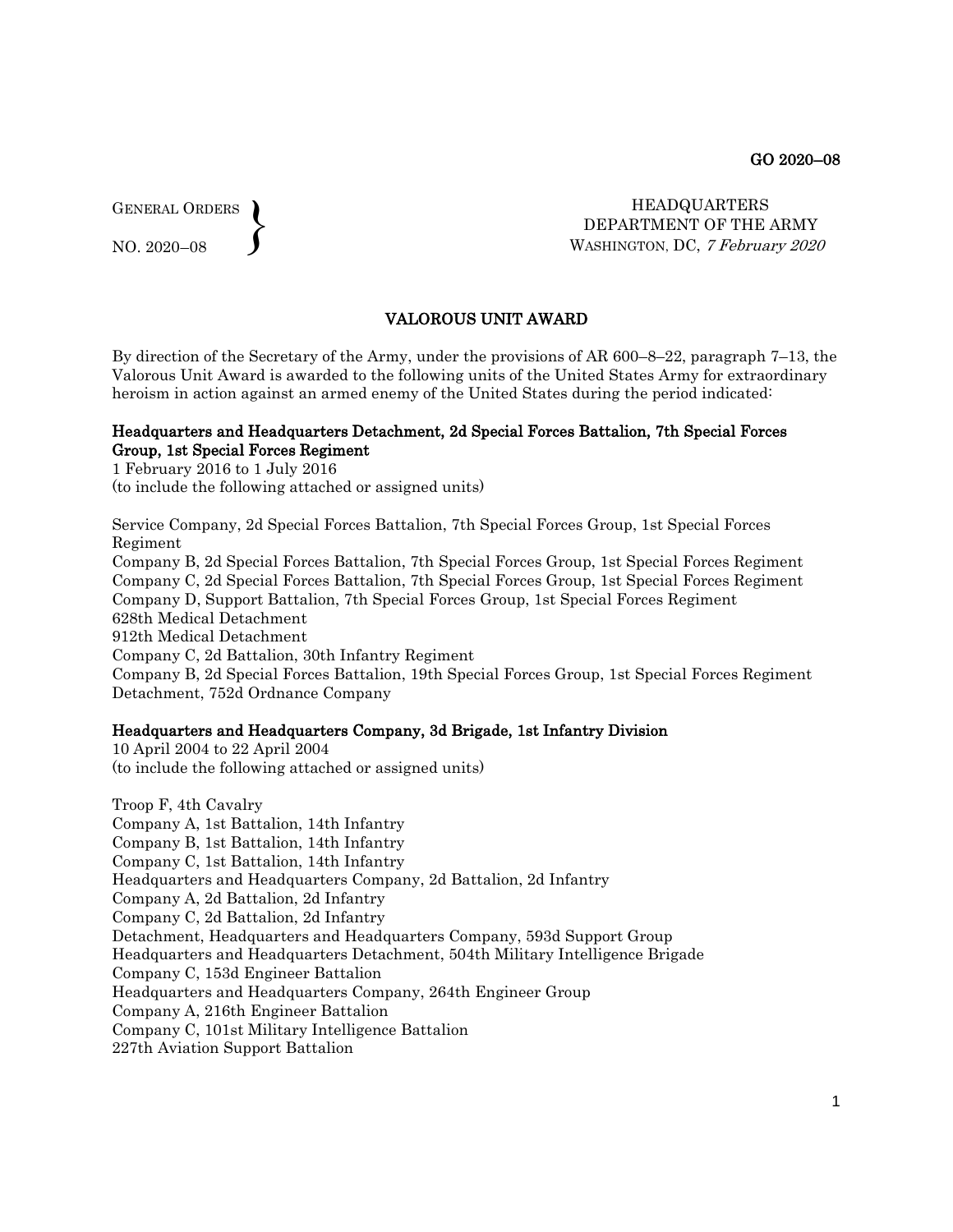# GO 2020–08

## 309th Engineer Company

20 June 2010 to 15 April 2011 (to include the following attached or assigned units)

Headquarters and Headquarters Company, 863d Engineer Battalion Support Company, 863d Engineer Battalion Company A, 431st Civil Affairs Battalion (20 June 2010 to 31 August 2010) Detachment, 344th Psychological Operations Company (20 June 2010 to 8 March 2011) Detachment, Reserve Naval Mobile Construction Battalion 21, United States Navy Detachment, Reserve Naval Mobile Construction Battalion 26, United States Navy Detachment, Reserve Naval Mobile Construction Battalion 40, United States Navy

## Battery A, 6th Battalion, 15th Artillery, 1st Infantry Division

31 October 1967

### Headquarters, 3d Brigade Combat Team, 25th Infantry Division

24 June 2011 to 30 June 2011 (to include the following attached or assigned units)

2d Battalion, 35th Infantry Regiment Headquarters and Headquarters Company, 325th Support Battalion Company E, 325th Support Battalion Company F, 325th Support Battalion 2d Battalion, 27th Infantry Regiment Special Troops Battalion, 3d Brigade Combat Team, 25th Infantry Division 3d Squadron, 4th Cavalry Regiment 3d Battalion, 7th Field Artillery Regiment

### 3d Special Forces Battalion, 3d Special Forces Group, 1st Special Forces Regiment

6 May 2013 to 1 November 2013 (to include the following attached or assigned units)

Company B, 2d Special Forces Battalion, 1st Special Forces Group, 1st Special Forces Regiment Operational Detachment A 5215, Company A, 2d Special Forces Battalion, 5th Special Forces Group, 1st Special Forces Regiment Operational Detachment A 9523, Company B, 5th Special Forces Battalion, 19th Special Forces Group, 1st Special Forces Regiment Detachment, Headquarters and Headquarters Detachment, 2d Special Forces Battalion, 20th Special Forces Group, 1st Special Forces Regiment Operational Detachment A 2212, Company A, 2d Special Forces Battalion, 20th Special Forces Group, 1st Special Forces Regiment Operational Detachment A 2236, Company C, 2d Special Forces Battalion, 20th Special Forces Group, 1st Special Forces Regiment Detachment, 767th Ordnance Company Detachment, Company C, 9th Psychological Operations Battalion Detachment Headquarters and Headquarters Company, 1st Battalion 26th Infantry Regiment Detachment, Company C, 1st Battalion, 26th Infantry Regiment

(6 May 2013 to 30 June 2013)